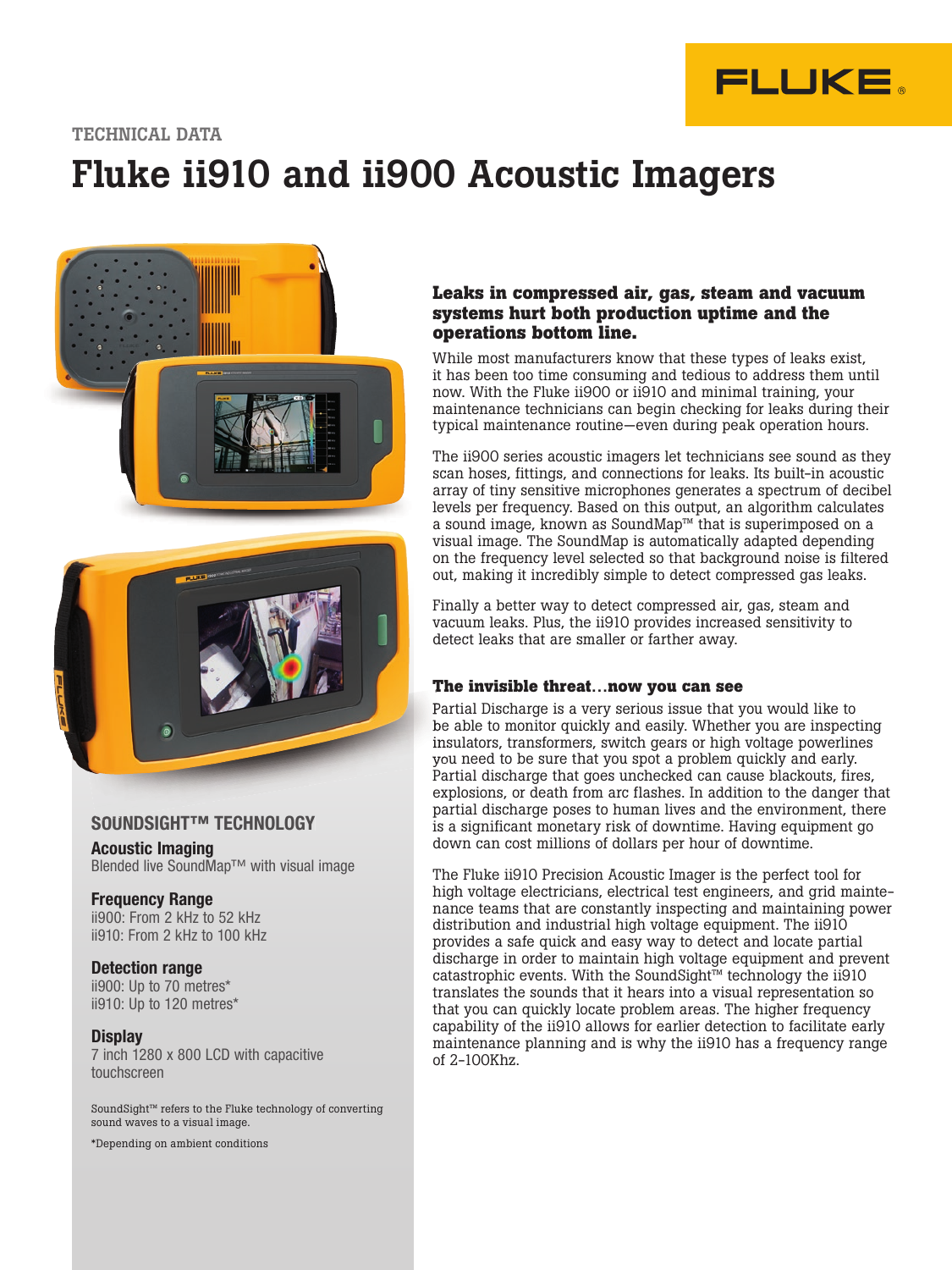

## **Specifications**

| <b>Key features</b>                              | ii910                                                                                                                                                                                                                                                                                                                  | <b>ii900</b>                                                                                                                                                                                                  | <b>Definitions</b>                                                                                                                                  |
|--------------------------------------------------|------------------------------------------------------------------------------------------------------------------------------------------------------------------------------------------------------------------------------------------------------------------------------------------------------------------------|---------------------------------------------------------------------------------------------------------------------------------------------------------------------------------------------------------------|-----------------------------------------------------------------------------------------------------------------------------------------------------|
| <b>Sensors</b>                                   |                                                                                                                                                                                                                                                                                                                        |                                                                                                                                                                                                               |                                                                                                                                                     |
| Frequency band                                   | 2 kHz to 100 kHz                                                                                                                                                                                                                                                                                                       | 2 kHz to 52 kHz                                                                                                                                                                                               |                                                                                                                                                     |
| Detection range                                  | 0.5 m to 120 m <sup>*</sup>                                                                                                                                                                                                                                                                                            | $0.5$ to > 70 m <sup>*</sup>                                                                                                                                                                                  |                                                                                                                                                     |
| Field of view                                    | 63°± 5°                                                                                                                                                                                                                                                                                                                |                                                                                                                                                                                                               |                                                                                                                                                     |
| Nominal frame rate                               | 25 FPS                                                                                                                                                                                                                                                                                                                 |                                                                                                                                                                                                               | The number of Frames Per<br>Second (FPS) indicates the<br>number of times the image<br>on the screen is refreshed<br>each second                    |
| <b>Built-in digital camera (visible light)</b>   |                                                                                                                                                                                                                                                                                                                        |                                                                                                                                                                                                               |                                                                                                                                                     |
| Field of view (FOV)                              | 63°± 5°                                                                                                                                                                                                                                                                                                                |                                                                                                                                                                                                               |                                                                                                                                                     |
| Focus                                            | Fixed lens                                                                                                                                                                                                                                                                                                             |                                                                                                                                                                                                               |                                                                                                                                                     |
| <b>Display</b>                                   |                                                                                                                                                                                                                                                                                                                        |                                                                                                                                                                                                               |                                                                                                                                                     |
| Size                                             | 7" LCD with backlight, sunlight readable                                                                                                                                                                                                                                                                               |                                                                                                                                                                                                               |                                                                                                                                                     |
| Resolution                                       | 1280 x 800 (1,024,000 pixels)                                                                                                                                                                                                                                                                                          |                                                                                                                                                                                                               |                                                                                                                                                     |
| Touchscreen                                      | Capacitive                                                                                                                                                                                                                                                                                                             |                                                                                                                                                                                                               | Extremely precise and<br>quick responding                                                                                                           |
| Acoustic image                                   | Yes, SoundMap™ image                                                                                                                                                                                                                                                                                                   |                                                                                                                                                                                                               | A SoundMap <sup>™</sup> is a visual<br>map of noise sources using<br>an acoustical array                                                            |
| <b>Image storage</b>                             |                                                                                                                                                                                                                                                                                                                        |                                                                                                                                                                                                               |                                                                                                                                                     |
| Storage capacity                                 | Internal memory with the capacity for 999 picture files and 20 video files                                                                                                                                                                                                                                             |                                                                                                                                                                                                               |                                                                                                                                                     |
| Image format                                     | Blended visual and SoundMap™.JPG or .PNG                                                                                                                                                                                                                                                                               |                                                                                                                                                                                                               |                                                                                                                                                     |
| Video format                                     | Blended visual and SoundMap™.MP4                                                                                                                                                                                                                                                                                       |                                                                                                                                                                                                               |                                                                                                                                                     |
| Video length                                     | Up to 5 minutes                                                                                                                                                                                                                                                                                                        |                                                                                                                                                                                                               |                                                                                                                                                     |
| Digital export                                   | USB-C for data transfer                                                                                                                                                                                                                                                                                                |                                                                                                                                                                                                               |                                                                                                                                                     |
| <b>Acoustic measurements</b>                     |                                                                                                                                                                                                                                                                                                                        |                                                                                                                                                                                                               |                                                                                                                                                     |
| Measurement range                                | 12.1 dB SPL to 114.6 dB SPL<br>$±1$ dB SPL 2 kHz<br>4.4 dB SPL to 101.2 dB SPL<br>±2 dB SPL 19 kHz<br>12.8 dB SPL to 119.2 dB SPL<br>$\pm 1$ dB SPL 35 kHz<br>19.8 dB SPL to 116.1 dB SPL<br>±3 dB SPL 52 kHz<br>41.4 dB SPL to 129.0 dB SPL<br>$±1$ dB SPL 80 kHz<br>54.4 dB SPL to 135.5 dB SPL<br>±1 dB SPL 100 kHz | 15.4 dB SPL to 115.2 dB SPL<br>$±1$ dB SPL 2 kHz<br>5.6 dB SPL to 102.5 dB SPL<br>$\pm 2$ dB SPL 19 kHz<br>28.4 dB SPL to 131.1 dB SPL<br>±1 dB SPL 35 kHz<br>41.8 dB SPL to 133.1 dB SPL<br>±3 dB SPL 52 kHz | Sound pressure level<br>(dB SPL) or acoustic<br>pressure is the local<br>pressure deviation from<br>the ambient-decible and<br>sound pressure level |
| Auto max/min dB gain                             | Auto or manual, user selectable                                                                                                                                                                                                                                                                                        |                                                                                                                                                                                                               |                                                                                                                                                     |
| Frequency band<br>selection                      | User selectable through user-made presets or manual entry                                                                                                                                                                                                                                                              |                                                                                                                                                                                                               |                                                                                                                                                     |
| <b>Software</b>                                  |                                                                                                                                                                                                                                                                                                                        |                                                                                                                                                                                                               |                                                                                                                                                     |
| Ease of use                                      | Intuitive user interface                                                                                                                                                                                                                                                                                               |                                                                                                                                                                                                               |                                                                                                                                                     |
| Trend graphs                                     | Frequency and dB scale                                                                                                                                                                                                                                                                                                 |                                                                                                                                                                                                               |                                                                                                                                                     |
| Spot markers                                     | dB level reading at center point of the image                                                                                                                                                                                                                                                                          |                                                                                                                                                                                                               |                                                                                                                                                     |
| <b>Battery</b>                                   |                                                                                                                                                                                                                                                                                                                        |                                                                                                                                                                                                               |                                                                                                                                                     |
| Batteries (field-replace-<br>able, rechargeable) | 2 x Rechargeable Li-ion, Fluke BP291                                                                                                                                                                                                                                                                                   |                                                                                                                                                                                                               |                                                                                                                                                     |
| <b>Battery</b> life                              | 6 hours/battery (product includes spare battery)                                                                                                                                                                                                                                                                       |                                                                                                                                                                                                               |                                                                                                                                                     |
| Battery charging time                            | 3 hours                                                                                                                                                                                                                                                                                                                |                                                                                                                                                                                                               |                                                                                                                                                     |
| Battery charging system                          | External dual-bay charger, EDBC 290                                                                                                                                                                                                                                                                                    |                                                                                                                                                                                                               |                                                                                                                                                     |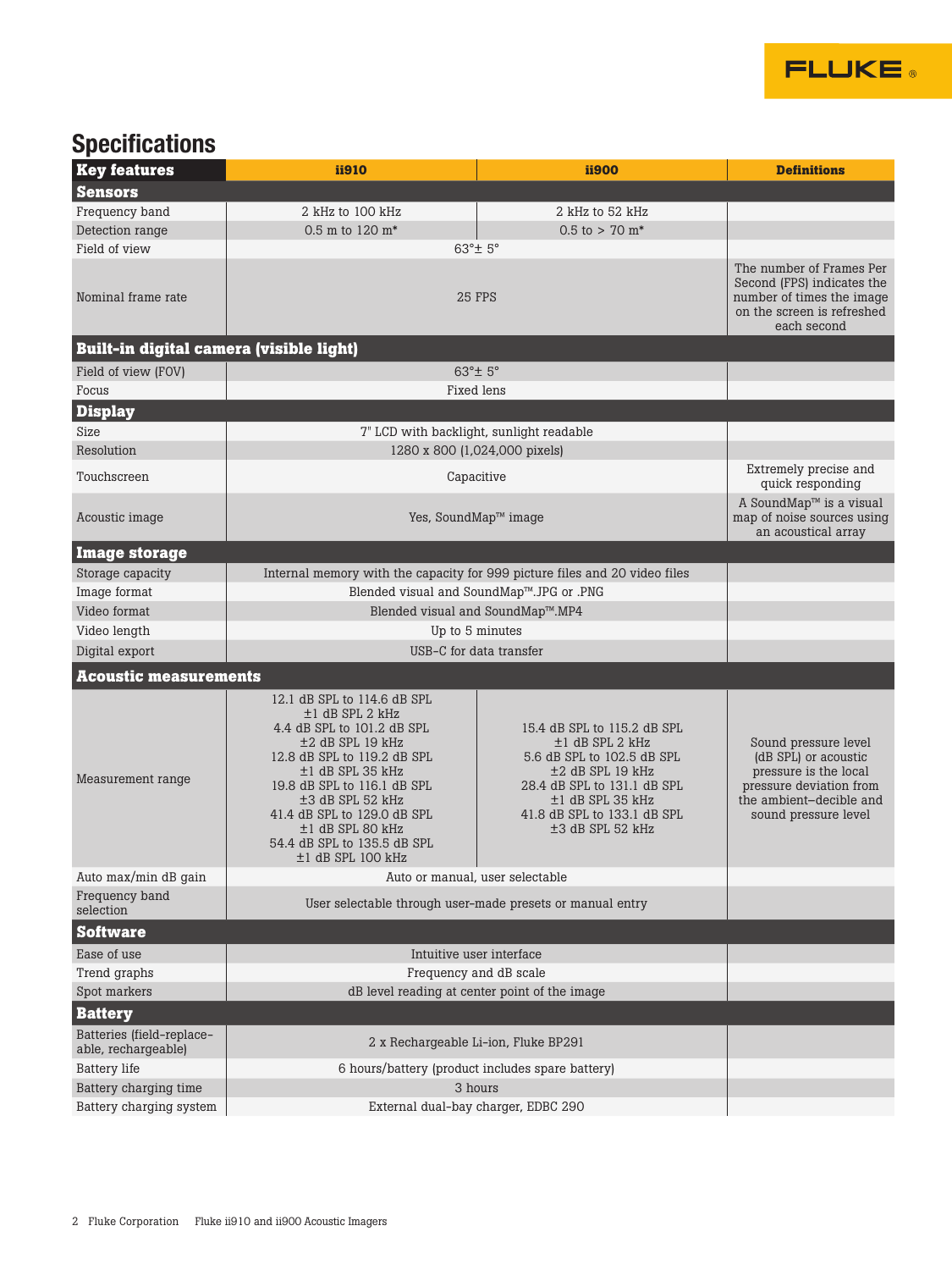

| <b>General specifications</b>                           |                                                                                                                                                              |                                                                       |  |
|---------------------------------------------------------|--------------------------------------------------------------------------------------------------------------------------------------------------------------|-----------------------------------------------------------------------|--|
| Standard palettes                                       | 3: Grayscale, Ironbow and Blue-Red                                                                                                                           |                                                                       |  |
| Operating temperature                                   |                                                                                                                                                              |                                                                       |  |
| ii900                                                   | $-10$ °C to 45 °C                                                                                                                                            |                                                                       |  |
| ii910                                                   | $-10$ °C to 40 °C                                                                                                                                            |                                                                       |  |
| Storage temperature                                     | $-20$ °C to 70 °C without batteries installed                                                                                                                |                                                                       |  |
| Relative humidity                                       | 10 % to 95 % non-condensing                                                                                                                                  |                                                                       |  |
| Size (H x W x L)                                        | 186 mm x 322 mm x 68 mm                                                                                                                                      |                                                                       |  |
| Weight<br>(battery included)                            | $1.7$ kg                                                                                                                                                     |                                                                       |  |
| Ingress Protection (IP)                                 | IP40                                                                                                                                                         | Protection against particles<br>1 mm or greater<br>and dripping water |  |
| Warranty                                                | 2 year                                                                                                                                                       |                                                                       |  |
| Self-diagnostic<br>notification                         | Array-health test to identify when microphone array needs attention                                                                                          |                                                                       |  |
| Supported languages                                     | Dutch, English, Finish, French, German, Italian, Japanese, Korean, Polish,<br>Portuguese, Russian, Simplified Chinese, Spanish, Swedish, Traditional Chinese |                                                                       |  |
| RoHS compliant                                          | Yes                                                                                                                                                          |                                                                       |  |
| <b>Safety</b>                                           |                                                                                                                                                              |                                                                       |  |
| General Safety                                          | IEC 61010-1                                                                                                                                                  |                                                                       |  |
| Electromagnetic<br>Compatibility (EMC)<br>International | IEC 61326-1: Portable Electromagnetic Environment IEC 61326-2-2<br>CISPR 11: Group 1, Class A                                                                |                                                                       |  |
| Korea (KCC)                                             | Class A Equipment (Industrial Broadcasting and Communication)                                                                                                |                                                                       |  |
| USA (FCC)                                               | 47 CFR 15 subpart B. This product is considered an exempt device per clause 15.103                                                                           |                                                                       |  |

\*Depending on ambient conditions